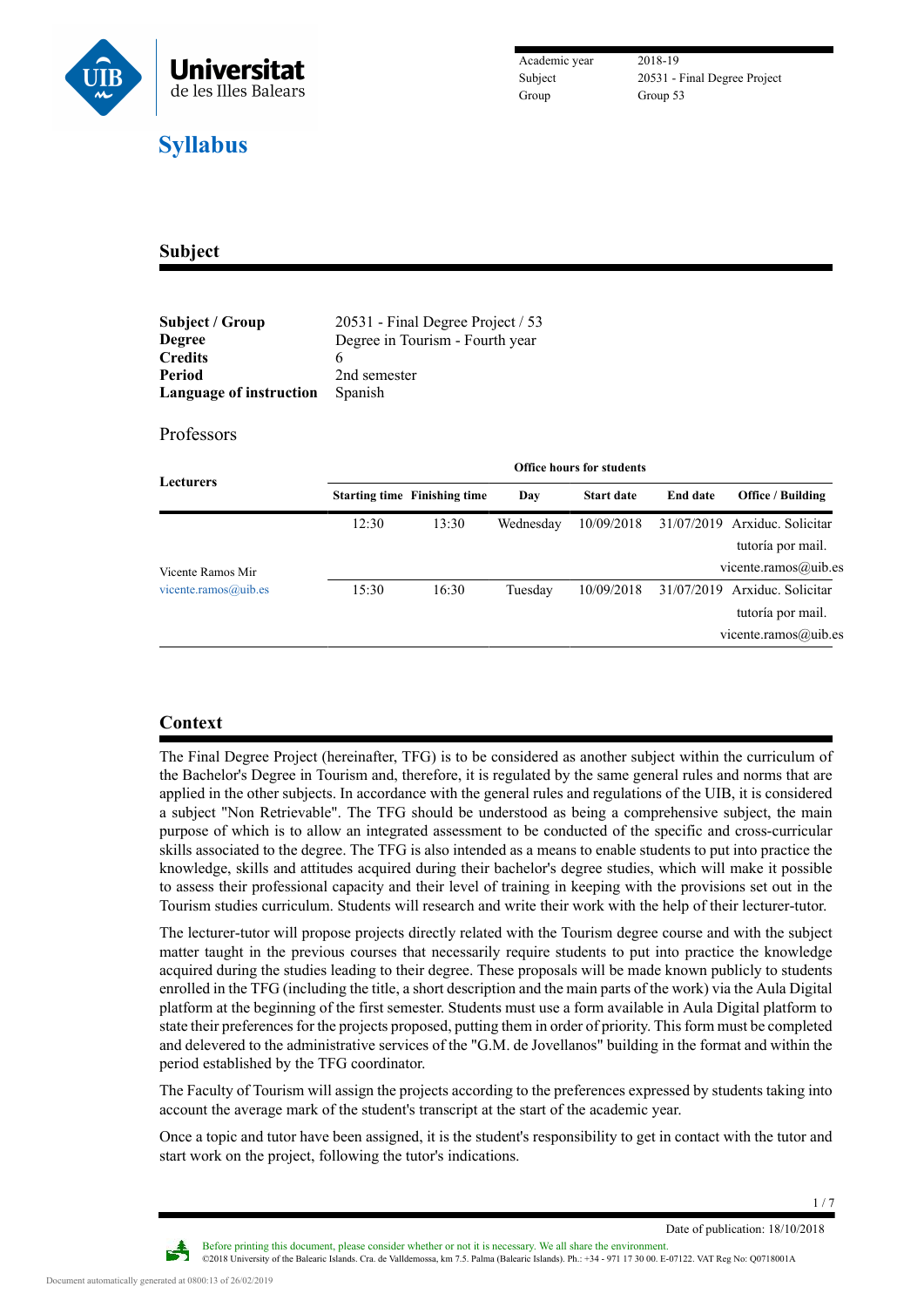

Academic year 2018-19 Group Group 53

Subject 20531 - Final Degree Project

The project must be submitted, in accordance with the instructions established by the TFG coordinator, by means of the Aula Digital platform *(General Information about the Tourism TGF*). The deadline for submitting the final version of the project shall be the last working day before 15th May. Additionally, if the lecturertutor deems it fitting to do so, he or she may also ask the student to submit the project on paper, by email or in any other format.

In the event that the student does not submit the TFG the academic year they first enrolled in the subject, they can continue with the same topic and tutor the following year, provided that the tutor agrees. In this case, the student must pay the academic supervision only to continue being enrolled in the course. Tuition for academic supervision will be formalized during the regular registration period.

The student can apply for early assessment, according to the rules stated in the academic Regulation. They must make a formal request in the administrative services of the Faculty of Tourism during November. This implies that the TFG will be evaluated in February, with no chance of being assessed in June.

## **Requirements**

The registration/enrollment in this subject is only possible in the regular registration period (September).

#### Essential

Only students who meet the following two requirements will be able to enrol in the TFG:

They must have passed 60 credits out of all the subjects considered to be basic training subjects.

They must have passed, or be enrolled in (in the current academic year), 126 credits out of all the subjects that are considered compulsory subjects.

## **Skills**

### Specific

- \* Applying concepts, techniques and an understanding of different scientific fields to the resolution of problems (with adequate legislative knowledge), promotion of development, creation of wealth, and improved quality of life (for tourists and residents alike) through public and private sectoral planning, spatial planning, risk prevention, conservation, and policies in the fields of sustainability and equality, with quality of life and tourism experiences as key factors at all times. (CE-10) .
- \* Demonstrating a command of a wide range of analytical and observational strategies, developed through habitual research methods used in different scientific fields during his/her academic training and consolidated in the workplace. (CE-11) .
- \* Applying knowledge, methods and techniques in the workplace that have been acquired during his/her undergraduate training and developing them with a high degree of responsibility, ethical commitment and capacity for integration in multidisciplinary teams. (CE-12) .

#### Generic

\* Knowing how to apply technical and methodological knowledge to his/her work and doing so in a professional manner, integrating the different tourism-related subject areas that he/she has studied. Possessing the necessary skills and demonstrating them by putting forward and defending arguments and solving problems in relevant subject areas. (CG-2) .

2 / 7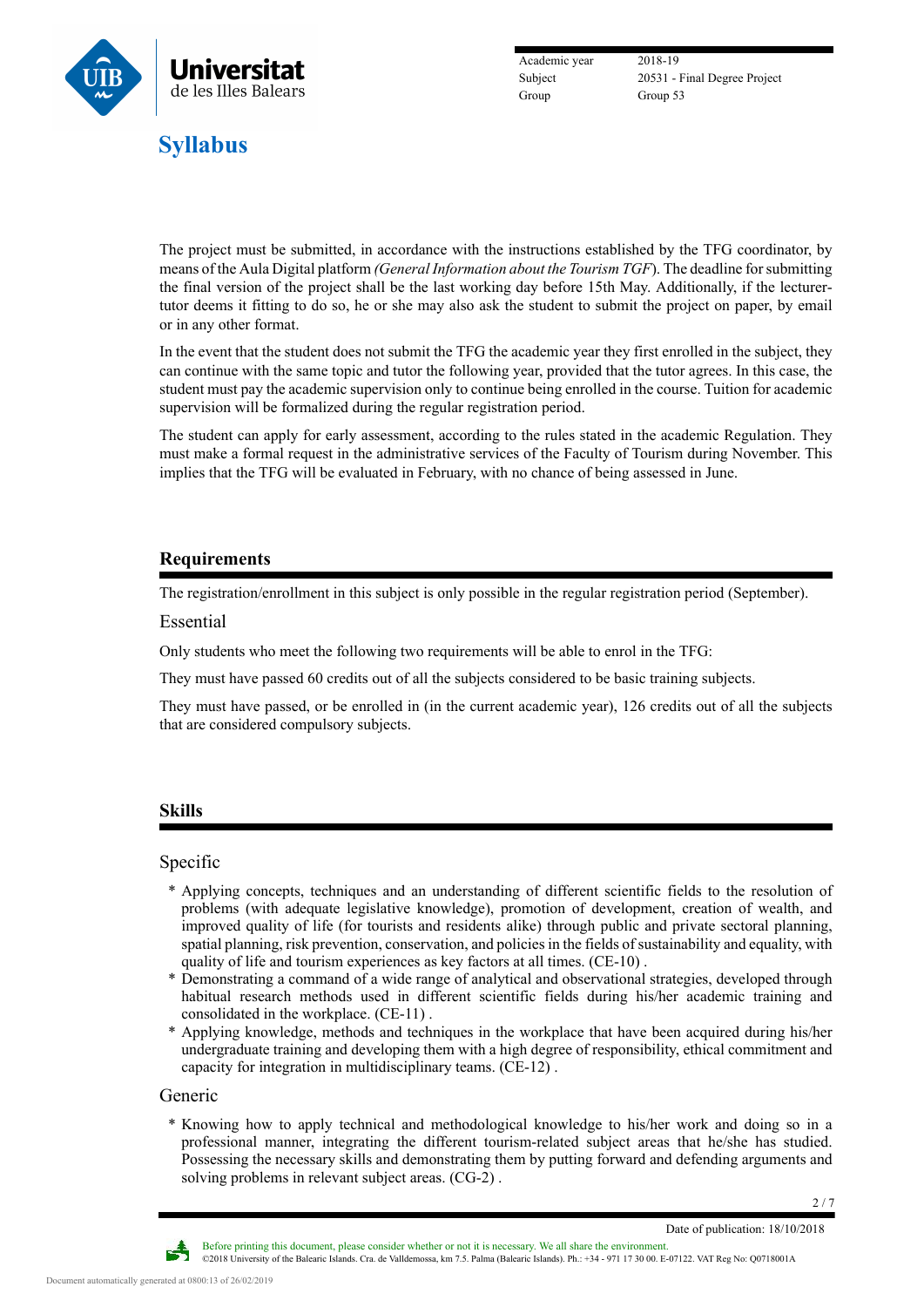

Academic year 2018-19 Group Group 53

Subject 20531 - Final Degree Project

### Basic

\* You may consult the basic competencies students will have to achieve by the end of the degree at the following address: <http://www.uib.eu/study/grau/Basic-Competences-In-Bachelors-Degree-Studies/>

## **Content**

The TFG must be an original, previously unpublished piece of work produced individually by the student. If it is shown that any part of the TFG has been plagiarised and/or produced by someone other than the student, the lecturer-tutor will automatically fail the student on the TFG. As in any other subject, the regulations regarding fraud will be applied in the assessment carried out by the Faculty of Tourism.

Once the project and the corresponding tutor have been assigned, the student commits him or herself to carrying out the TFG they have been assigned by signing a teaching contract, which will also be signed by the tutor. If both the tutor and the student agree to do so, the topic of the TFG initially assigned may be changed.

#### Range of topics

Single module. Norms for researching and writing the TFG

The TFG shall have a maximum length of 8000 words. Any work exceeding this limit must have the tutor's express authorisation.

The presentation of the TFG must comply with the following guidelines:

- Type of font: Arial 12
- Paragraph: spacing 0, line spacing single
- Top and bottom margins: 2.5 cm; left and right margins: 3 cm

- Students are recommended to follow the norms established in the APA Style (further information available at http://www.sass.uottawa.ca/writing/kit/reference-apa.pdf)

Failure to follow these guidelines will entail a grade of "Fail".

The recommended structure of the TFG is:

- The standardised UIB title page for TFGs

- Index of contents with page numbers

- Index of tables, graphs and figures with page numbers

- Summary of the work (maximum 200 words): one in the language the project is written in and another in English

- Introduction, where the student must provide a rationale for the choice of topic, its interest and topicality

- Contextualisation and object of the study: definition of the aims that are being pursued, of the problem set out or its possible practical applications

- Description of the methodology employed
- Results of the study
- Conclusions

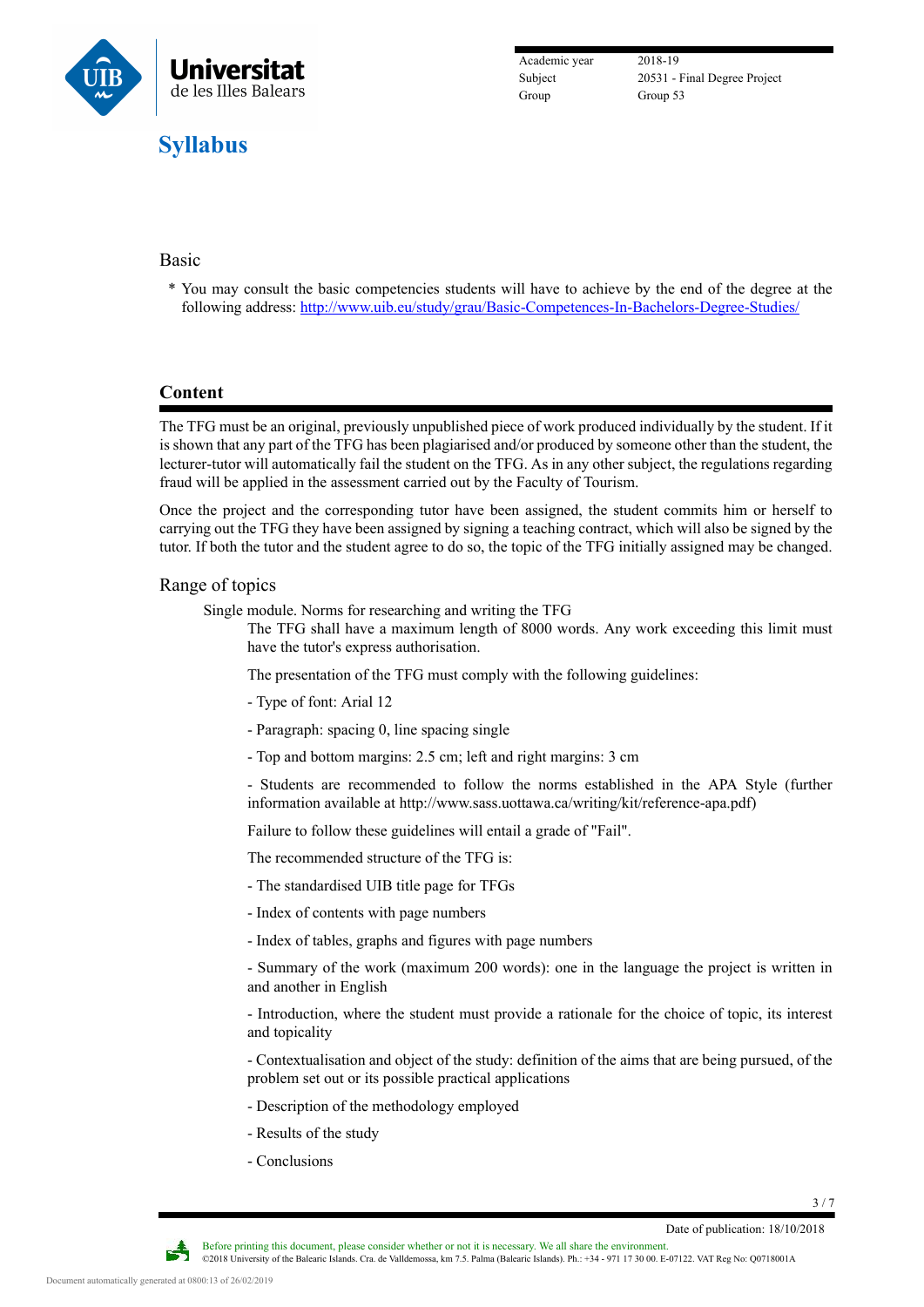

Academic year 2018-19 Group Group 53

Subject 20531 - Final Degree Project

- References
- Annexes, if included

The TFG can be written in any of the languages used in the Bachelor's Degree in Tourism (Catalan, Spanish, English, German, French), provided that the lecturer-tutor agrees. Students who wish to follow the international track must write their TFG in English.

## **Teaching methodology**

The methodology used will consist in tutorials (either face-to-face or electronic). The lecturer will provide students with the information, resources and indications he or she considers appropriate so that they can work autonomously to conclude their project in a satisfactory manner and thus accomplish the aims set initially. The lecturer-tutor will be at hand throughout the process of researching and writing the assignment, and will also arrange periodic meetings with students during office hours in order to evaluate the progress being made on their projects. Additionally, compulsory activities (which will not be given a grade), such as attending training sessions, may also be proposed in order to pass the subject.

With the aim of favouring the student's autonomy and personal work, the subject uses the Aula Digital platform which is aimed at promoting flexible distance learning and incorporates the use of telematics in university teaching.

Students will be entitled to a review of a draft of their work if it is submitted to the tutor allowing sufficient time for it to be reviewed and, if necessary, corrected (deadline for draft delivery: 15th April )

#### Workload

At the beginning of the semester, the course schedule will be available to students through the UIBdigital platform. This schedule will include the deadline for delivery of the work and the dates of the informative and training sessions. In any case, the deadline for delivery of the definitive version of the work will be the last business day before 15th of May .

Likewise, the professor will inform the students if the work plan of the subject will be done through the schedule or through another way, including the Aula Digital platform.Those students who opt for the public presentation of the work, will do so at the date and time established in the exam schedules of the second semester.

| <b>Modality</b>       | <b>Name</b>         | Typ. Grp.         | <b>Description</b>                                                                                                                                                                                                                                                                                                                                                                                                                                                                                                                                                                      | Hours |
|-----------------------|---------------------|-------------------|-----------------------------------------------------------------------------------------------------------------------------------------------------------------------------------------------------------------------------------------------------------------------------------------------------------------------------------------------------------------------------------------------------------------------------------------------------------------------------------------------------------------------------------------------------------------------------------------|-------|
| <b>ECTS</b> tutorials | Work with the tutor | Small group $(P)$ | Periodic tutorials will be held. The student must attend the<br>ECTS tutorials set by the tutor and which are considered<br>indispensable in order to produce the TFG correctly. On<br>the one hand, the lecturer-tutor will provide the student<br>with the information, resources and indications he or she<br>needs to guide them towards the satisfactory completion of<br>the TFG. On the other hand, the student will show the<br>tutor how the assignment is progressing and will discuss any<br>possible doubts that may have arisen while carrying out the<br>autonomous work. | 3     |

In-class work activities (0.16 credits, 4 hours)

4 / 7

Date of publication: 18/10/2018



Before printing this document, please consider whether or not it is necessary. We all share the environment. ©2018 University of the Balearic Islands. Cra. de Valldemossa, km 7.5. Palma (Balearic Islands). Ph.: +34 - 971 17 30 00. E-07122. VAT Reg No: Q0718001A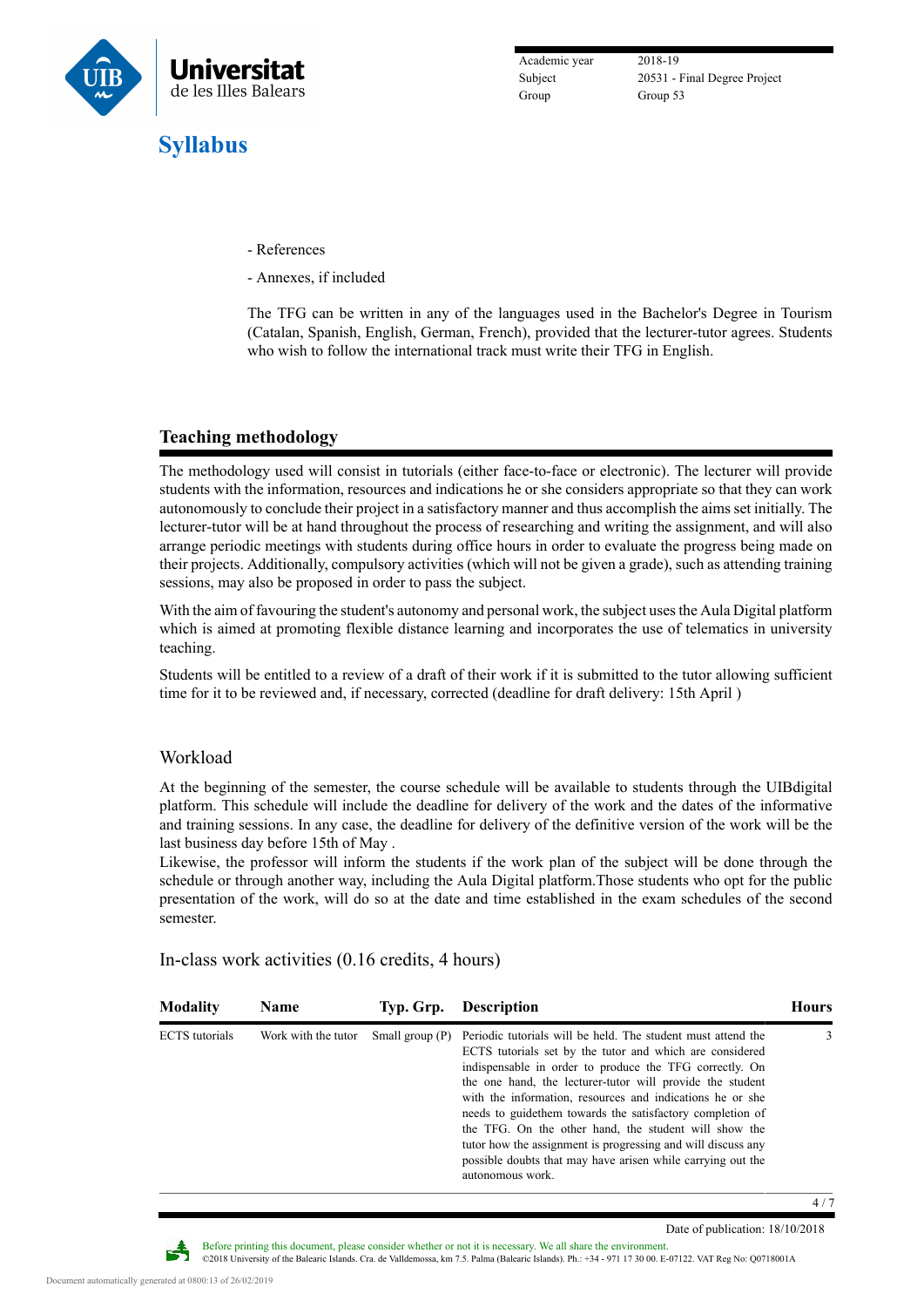

Academic year 2018-19 Group Group 53

Subject 20531 - Final Degree Project

| <b>Modality</b> | <b>Name</b>                                           | Typ. Grp. Description                                                                                                                                        | <b>Hours</b> |
|-----------------|-------------------------------------------------------|--------------------------------------------------------------------------------------------------------------------------------------------------------------|--------------|
| Assessment      | Public presentation<br>of the final degree<br>project | Small group (P) Once the content of the work has been assessed, and if<br>the lecturer-tutor considers it fitting and gives his or her<br>authorisation, the |              |
|                 |                                                       | student can choose to defend his or her work before a<br>committee.                                                                                          |              |

At the beginning of the semester a schedule of the subject will be made available to students through the UIBdigital platform. The schedule shall at least include the dates when the continuing assessment tests will be conducted and the hand-in dates for the assignments. In addition, the lecturer shall inform students as to whether the subject work plan will be carried out through the schedule or through another way included in the Aula Digital platform.

## Distance education tasks (5.84 credits, 146 hours)

| <b>Modality</b>           | <b>Name</b>                              | <b>Description</b>                                                                                                                                                                                                                                                                                                                                        | <b>Hours</b> |
|---------------------------|------------------------------------------|-----------------------------------------------------------------------------------------------------------------------------------------------------------------------------------------------------------------------------------------------------------------------------------------------------------------------------------------------------------|--------------|
| Individual self-<br>study | Execution of the final<br>degree project | Development of a research project, the design of a business initiative project<br>or the application of the knowledge acquired in the field of tourism, by<br>producing a monographic assignment. This must be an original unpublished<br>piece of work researched and written individually by the student following<br>the lecturer-tutor's indications. | 146          |

#### Specific risks and protective measures

The learning activities of this course do not entail specific health or safety risks for the students and therefore no special protective measures are needed.

#### **Student learning assessment**

Assessment will consist of two parts:

1st) The completion of the final degree project (compulsory)

2nd) The public presentation of the final degree project (voluntary and requires the tutor's authorisation)

1st) The first part will be assessed by the lecturer-tutor, who can award a maximum mark of 7 out of 10. Initially, the lecturer-tutor will evaluate the TFG with a mark out of 10. If the mark obtained by the student is below 7, the final grade of the TFG will be that mark. If the lecturer-tutor thinks that the TFG can be awarded a mark higher than 7, he or she will give a maximum of 7 and will recommend the student present the TFG publicly before a committee in order to obtain a higher mark. In this way, the committee will decide on the final mark (between 7 and 10).

2nd) Students who have obtained the maximum mark for their TFG in the first part of the assessment, that is, 7 out of 10, and wish to go for a higher mark may choose to present their project publicly. Students who decide on this option must submit an application to defend their project before a committee at the administrative services in the G.M. de Jovellanos building. Students will have, at most, the two working days following the posting of their marks to submit their application. The examining committee will be made up of, at least, two lecturers



5 / 7

Before printing this document, please consider whether or not it is necessary. We all share the environment. ©2018 University of the Balearic Islands. Cra. de Valldemossa, km 7.5. Palma (Balearic Islands). Ph.: +34 - 971 17 30 00. E-07122. VAT Reg No: Q0718001A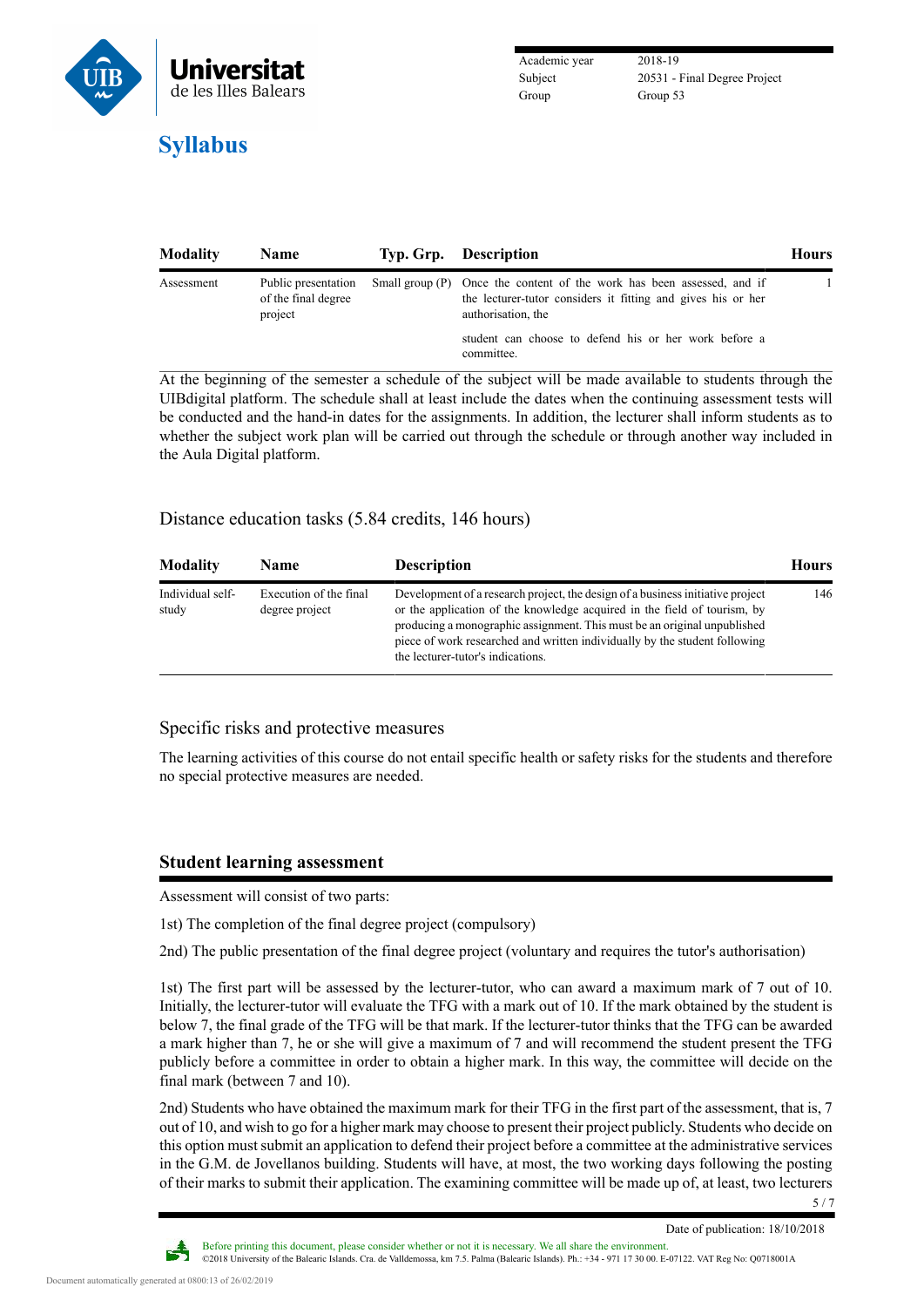

Academic year 2018-19 Group Group 53

Subject 20531 - Final Degree Project

and will decide on the final mark for the TFG presented by the student. Students who choose to present their project publicly will do so on the date and at the time set during the exam window of the second semester.

With respect to the grade of absent/fail:

- Students registered in the subject TFG who have never been assigned a project or a tutor, that is, who have never signed a teaching contract, will be graded as "Absent", as will those who do not submit the project before the deadline.

- Students who do not pass the objectives of the subject or who do not submit the project in the established form will be given a grade of "Fail". Furthermore, if it is proved that the TFG is not original and/or has been produced by a third party other than the enrolled student, the lecturer-tutor will automatically award the student a grade of "Fail".

#### Frau en elements d'avaluació

In accordance with article 33 of [Academic regulations,](https://seu.uib.cat/fou/acord/12741/) "regardless of the disciplinary procedure that may be followed against the offending student, the demonstrably fraudulent performance of any of the evaluation elements included in the teaching guides of the subjects will lead, at the discretion of the teacher, a undervaluation in the qualification that may involve the qualification of "suspense 0" in the annual evaluation of the subject".

| Modality            | Assessment                                                                                                                                                                                                                                                                                                                                                                                              |
|---------------------|---------------------------------------------------------------------------------------------------------------------------------------------------------------------------------------------------------------------------------------------------------------------------------------------------------------------------------------------------------------------------------------------------------|
| Technique           | Papers and projects (non-retrievable)                                                                                                                                                                                                                                                                                                                                                                   |
| Description         | Once the content of the work has been assessed, and if the lecturer-tutor considers it fitting and gives his or                                                                                                                                                                                                                                                                                         |
|                     | her authorisation, the student can choose to defend his or her work before a committee.                                                                                                                                                                                                                                                                                                                 |
| Assessment criteria | Once the content of the work has been evaluated, and if the lecturer-tutor considers it fitting and gives his or<br>her authorisation, the student can defend the project before a committee.                                                                                                                                                                                                           |
|                     | Students who have obtained the maximum mark in the lecturer-tutor's assessment of their TFG, that is, 7 out<br>of 10, and whose tutor has expressly recommended they try to achieve a higher mark can opt for the public<br>presentation, provided they wish to.                                                                                                                                        |
|                     | The committee will attempt to evaluate the following aspects:                                                                                                                                                                                                                                                                                                                                           |
|                     | 1. Clarity and precision in the presentation                                                                                                                                                                                                                                                                                                                                                            |
|                     | 2. Use of correct language and appropriate vocabulary                                                                                                                                                                                                                                                                                                                                                   |
|                     | 3. Originality, organisation and quality of the content                                                                                                                                                                                                                                                                                                                                                 |
|                     | 4. Presentation of results and main conclusions                                                                                                                                                                                                                                                                                                                                                         |
|                     | 5. Appropriateness of the answers given to the questions asked by the committee                                                                                                                                                                                                                                                                                                                         |
|                     | 6. The presentation must be appropriate to the content of the written work                                                                                                                                                                                                                                                                                                                              |
|                     | Each student will have a maximum of 15 minutes to carry out the public presentation of the project, preferably<br>with some audiovisual support (PowerPoint or similar). On finishing the presentation, the committee will have<br>10 minutes to ask the student any questions it deems appropriate. Students who wish to follow the International<br>Track must deliver their presentation in English. |
|                     |                                                                                                                                                                                                                                                                                                                                                                                                         |

#### **Public presentation of the final degree project**

Final grade percentage: 30%